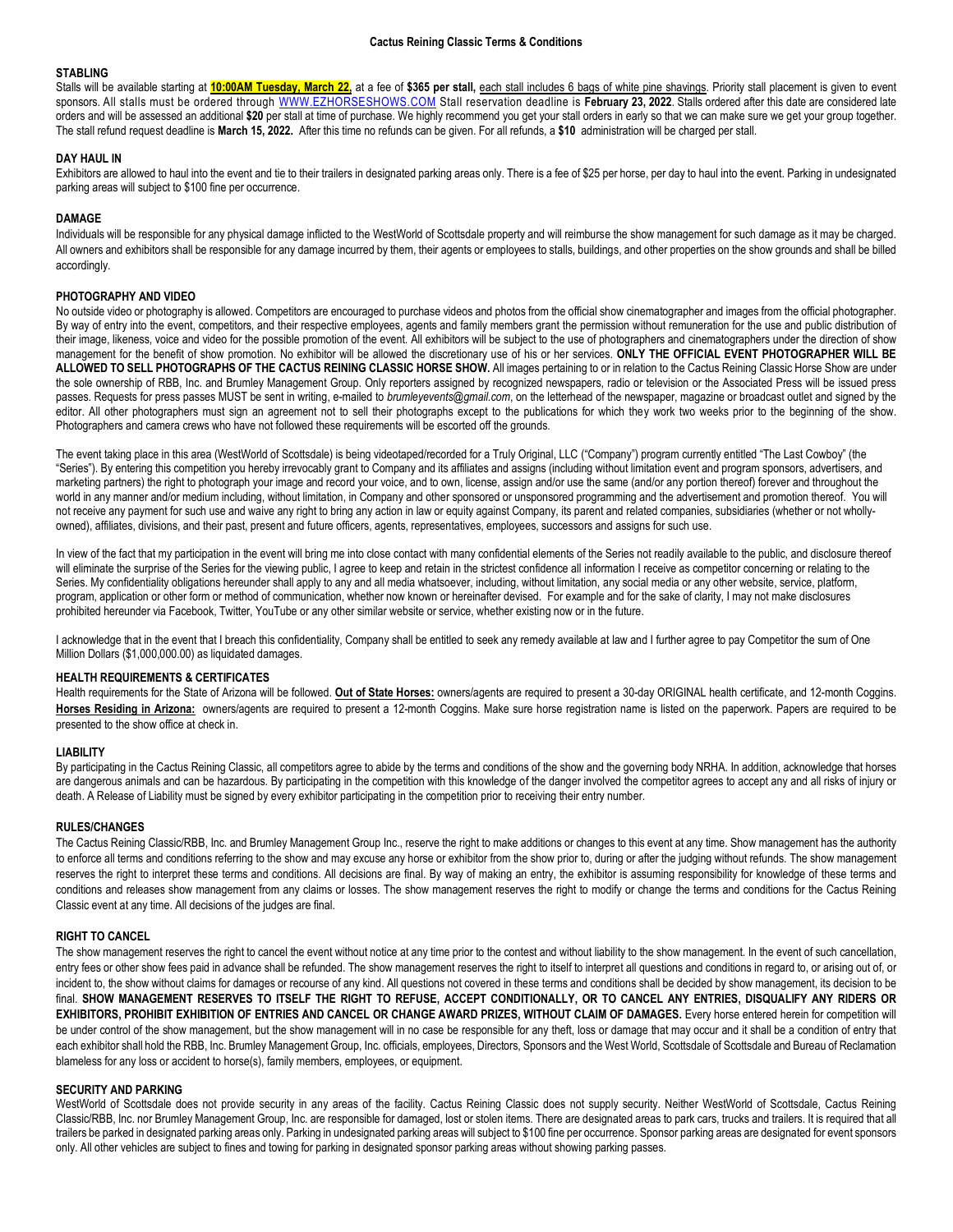# **DISIPLINARY PROCEDURES**

FAILURE TO PAY: Any fees associated with the entry of a horse in the Cactus Reining Classic, including but not limited to entry fees, administrative fees, stall fees, sponsorships, etc. which are not paid in full within 30 days of the close of the event will result in owner of horse or sponsor's immediate suspension from competing in or participating in any further Brumley Management Group, LLC events until amount owed and any late and/or NSF fees are paid in full.

**BEHAVIOR, CONDUCT AND ANIMAL WELFARE:** Any action of disrespect, deceit, slander or fraud directed to the event, show management, grounds crew, show representatives, sponsors or judges will result in disqualification from competition and removal from the facility. No entry, administrative fees or stall refunds will be provided. Individuals accused of unsportsmanlike conduct will be subject to the disciplinary procedures set forth by the National Reining Horse Association in Article A of the handbook. Anyone found to be abusing animals will be disqualified and reported to NRHA. **IN ADDITION, THESE INDIVIDUALS WILL BE SUSPENDED FROM PARTICIPATING IN ANY BRUMLEY MANAGEMENT GROUP, LLC EVENTS FOR A MINIMUM OF ONE YEAR.** Reinstatement of the right to exhibit is based on review by BMG production and show management.

## **SCHOOLING HORSES DURING COMPETITION CONDITIONS**

**Every competition class offered at this event is broadcast LIVE over the internet to the WORLD.** In an effort to maintain the integrity and professional appearance of the event, all exhibitors choosing to enter COMPETITION CLASSES to school horses, MUST present these horses in show attire. Show attire is defined as; exhibitor's entry is required to present their horse with a show pad, clean tack, and the horse's tail must be down (not braided or up in a tail bag/sock). It is requested by show management that the rider wear show chaps. As per NRHA Attire Guidelines, a long sleeve shirt, western hat and boots are required. The Gate Steward at the in-gate will enforce this guideline.

**OPEN SHOW TABS:** Will be held in the show office. An open check or credit card number for each horse entered will be required to pick up competitor numbers. Checks not closed out within one hour after the end of the last class of the event will be closed out according to the responsible party's account and will incur a \$20 service fee. **Trainers will be responsible for all client fees not paid at the close of show and therefore will be applied to trainer's show bill.**

**PAID WARM UPS:** Paid warm ups must be ordered online via the event website and are non-refundable.

**DIVISION ADDS:** In the case of multiple divisions running concurrently, once the draw is posted no divisions may be added. It is the exhibitor's responsibility to confirm divisions entered prior to the draw taking place. In the case of an office error, division will be added prior to the start of the competition. It is the exhibitor's responsibility to notify the show office prior to the start of the competition if the divisions listed are incorrect or missing. Once competition has started no changes will be made.

**ANCILLARY:** For horses of any age as of the start of the calendar year. See NRHA rule book for division requirements.

**STAKES:** For horses who are four (4) years of age as of the start of the calendar year.

**DERBY:** For horses four, five, six and seven years of age as of the start of the calendar year.

**AMATEUR DERBY:** For horses four, five, six and seven years of age as of the start of the calendar year. The criteria are as follows:

- To compete in the Amateur division, the same horse/rider must be cross-entered into a minimum of one Level of Non Pro Derby, Level 1, 2, 3 or 4.
- Riders entering the Amateur division must be Non Pros as defined in the NRHA Handbook.
- Riders must abide by the non pro ownership rules as outlined in the NRHA Handbook.
- All other NRHA rules apply.

The following riders are EXCLUDED from competing in the Amateur division:

- Youth (An exhibitor who is 18 years of age or younger as of January 1 of the calendar year)
- Level 4 Non Pro division only exhibitors
- Anyone who has exceeded NRHA lifetime earnings of \$100,000 in Category 2, 6, and 8 as of the start of the calendar year.
- A "professional equine trainer" is defined as someone who handles the mounted preparation of a horse for remuneration with the intent to improve the horse's performance in any equine discipline.
- Individuals who previously held a NRHA Professional Open card and no longer does so.
- Individual who is directly related to a professional equine trainer; husband, wife, son, daughter.
- Legal dependents of professional equine trainers.
	- o A legal dependent is defined as being officially claimed as a dependent on a tax return, i.e. adopted child, foster child, or legal guardianship.
- Spouses or legal partners/mates of professional equine trainers.
	- $\circ$  Partner/mate status will only be accepted when the civil status is legally and lawfully registered in the country/state of residence. All relationships must be current and lawful.
- Judges are eligible to compete if they meet the required criteria listed above.

# **ANCILLARY DIVISIONS PRE-REGISTRAION:** (Must be **received** by February 23)

Submission of completed Entry Form, one per horse, NRHA Competition License and Owner/Rider current NRHA Membership cards, and signed Participation Liability Release must be received by February 19<sup>th</sup>, for entry to be considered complete and avoid the \$85 Post Registration Fee. A form of payment will be required at check in and to receive your number at the show office. **DO NOT MAIL ENTRIES IF THEY WILL BE RECEIVED BY SHOW MANAGEMENT AFTER MARCH 10 th! HORSES MUST BE SHOWN ONE HANDED IN ANY LEGAL BRIDLE.**

# **DERBY DIVISIONS PRE-REGISTRAION:** (Must be **received** by February 23)

Submission of completed Entry Form, one per horse, NRHA Competition License and Owner/Rider current NRHA Membership cards, and signed Participation Liability Release must be received by February 19th, for entry to be considered complete and avoid the \$200 Post Registration Fee. A form of payment is required upon entry. Credit Card Authorization Form can be filled out to reserve entry and a check may be brought to the show office upon arrival. Horses may be shown one handed in a legal bridle or two handed in a snaffle or hackamore. **RIDERS MUST LEVEL UP ONE DIVISION BUT ARE NOT REQUIRED TO ENTER LEVEL 4. DO NOT MAIL ENTRIES IF THEY WILL BE RECEIVED BY SHOW MANAGEMENT AFTER MARCH 10th!** 

# **STAKES DIVISIONS PRE-REGISTRAION:** (Must be **received** by February 23)

Stakes is a division offered for horses that are four (4) years of age as of the start of the calendar year. Submission of completed Entry Form, one per horse, NRHA Competition License and Owner/Rider current NRHA Membership cards, and signed Participation Liability Release must be received by February 19<sup>th</sup>, for entry to be considered complete and avoid the \$200 Post Registration Fee. A form of payment is required upon entry. Credit Card Authorization Form can be filled out to reserve entry and a check may be brought to the show office upon arrival. Horses may be shown one handed in a legal bridle or two handed in a snaffle or hackamore. **LEVEL 2 RIDERS ARE NOT REQUIRED TO ENTER LEVEL 4. DO NOT MAIL ENTRIES IF THEY WILL BE RECEIVED BY SHOW MANAGEMENT AFTER MARCH 15!**